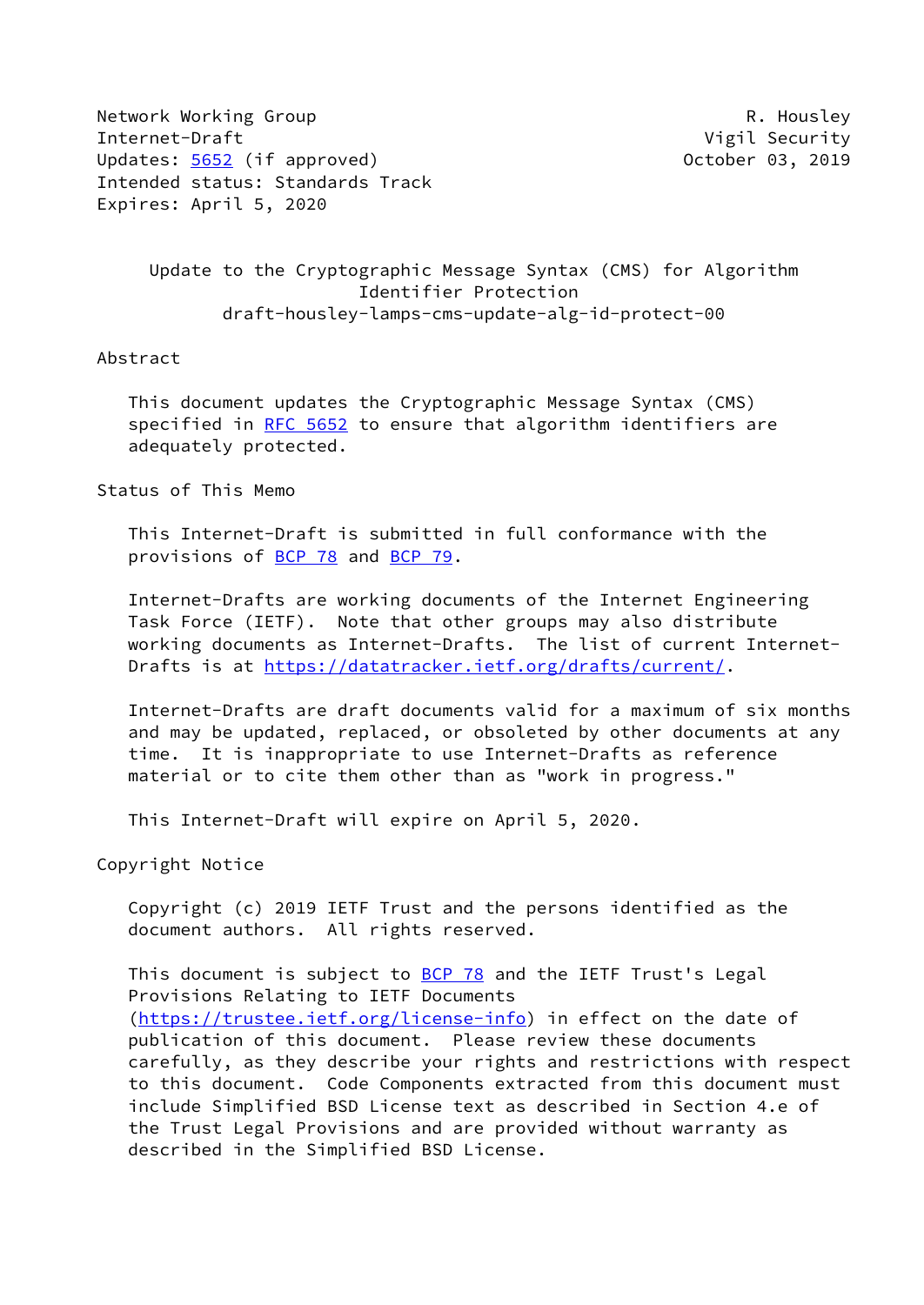# <span id="page-1-1"></span>Internet-Draft CMS Algorithm Identifier Protection October 2019

## Table of Contents

|                                                                 | $\overline{2}$ |
|-----------------------------------------------------------------|----------------|
| 2.                                                              | $\overline{3}$ |
| 3.                                                              | $\overline{3}$ |
| 3.1.                                                            | $\overline{3}$ |
| 3.2.                                                            | $\overline{4}$ |
| <u>3.3. RFC 5652, Section 5.6</u>                               | $\overline{4}$ |
| $3.4$ . Backward Compatibility Considerations                   | $\overline{5}$ |
| Timestamp Compatibility Considerations<br>3.5.                  | $\overline{5}$ |
| 4. Recommend inclusion of the CMSAlgorithmProtection attribute. | 5              |
| 4.1. RFC 5652, Section 14                                       | 6              |
| 5.                                                              | 6              |
| 6.                                                              | 6              |
| 7.                                                              | 6              |
| 8.                                                              | 6              |
| Normative References<br>8.1.                                    | 6              |
| 8.2. Informative References                                     | $\overline{1}$ |
| Author's Address                                                | 8              |
|                                                                 |                |

## <span id="page-1-0"></span>[1](#page-1-0). Introduction

 This document updates the Cryptographic Message Syntax (CMS) [\[RFC5652](https://datatracker.ietf.org/doc/pdf/rfc5652)] to ensure that algorithm identifiers are adequately protected.

 The CMS Signed-data Content Type [\[RFC5652](https://datatracker.ietf.org/doc/pdf/rfc5652)], unlike X.509 certificates [\[RFC5280](https://datatracker.ietf.org/doc/pdf/rfc5280)], can be vulnerable to algorithm substitution attacks. In an algorithm substitution attack, the attacker changes either the algorithm identifier or the parameters associated with the algorithm identifier to change the verification process used by the recipient. The X.509 certificate structure protects the algorithm identifier and the associate parameters by signing them.

 In an algorithm substitution attack, the attacker looks for a different algorithm that produces the same result as the algorithm used by the originator. As an example, if the signer of a message used SHA-256 [\[SHS](#page-7-2)] as the digest algorithm to hash the message content, then the attacker looks for a weaker hash algorithm that produces a result that is of the same length. The attacker's goal is to find a different message that results in the same hash value, which is commonly called a collision. Today, there are many hash functions that produce 256-bit results. One of them may be found to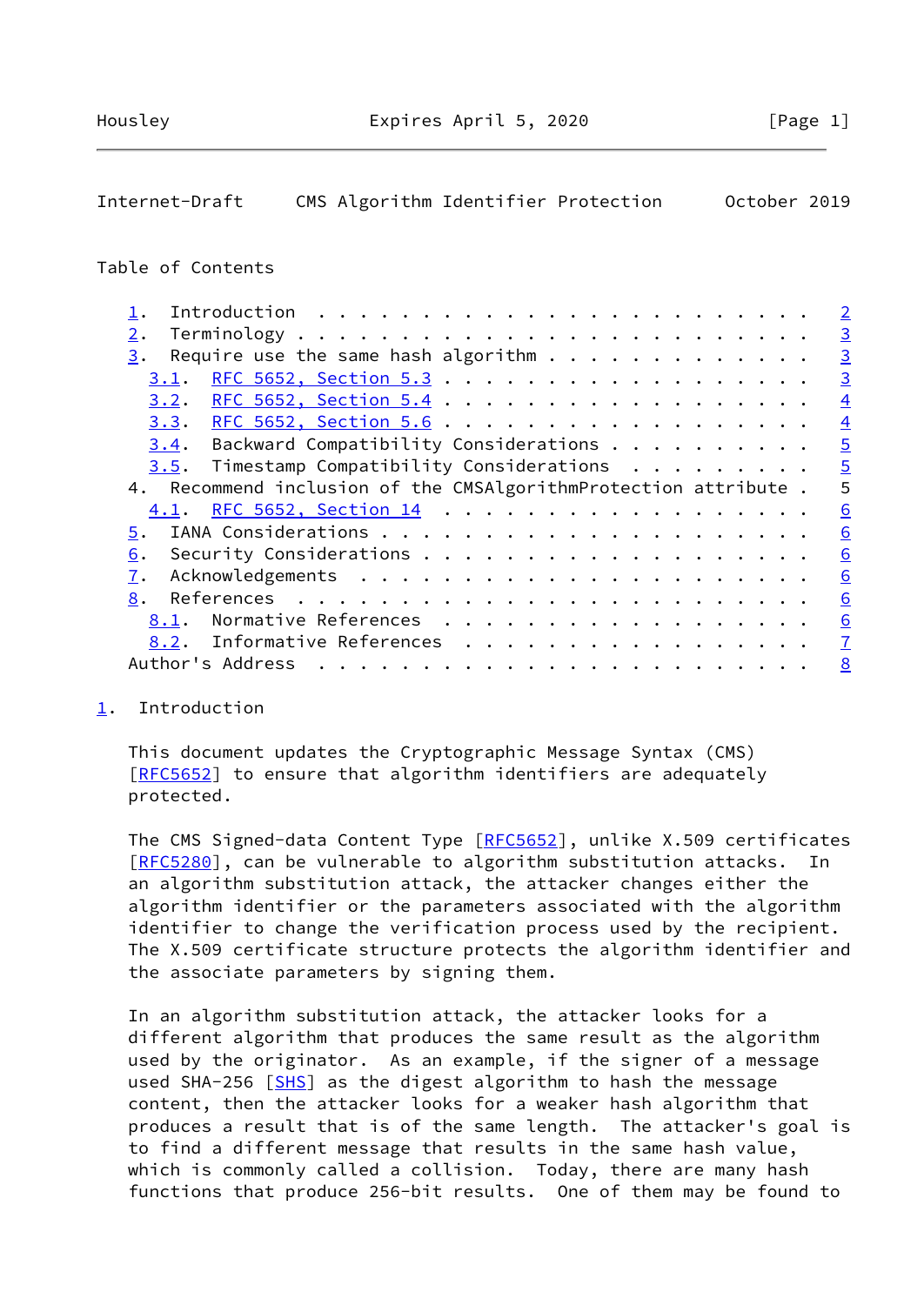be weak in the future.

 Further, when a digest algorithm produces a larger result than is needed by a digital signature algorithm, the digest value is reduced to the size needed by the signature algorithm. This can be done both

Housley **Expires April 5, 2020** [Page 2]

<span id="page-2-1"></span>Internet-Draft CMS Algorithm Identifier Protection October 2019

 by truncation and modulo operations, with the simplest being straightforward truncation. In this situation, the attacker needs to find a collision with the reduced digest value. As an example, if the message signer uses  $SHA-512$   $[SHS]$  $[SHS]$  as the digest algorithm and ECDSA with the P-256 curve [[DSS\]](#page-7-3) as the signature algorithm, then the attacker needs to find a collision with the first half of the digest.

 Similar attacks can be mounted against parameterized algorithm identifiers. When looking at randomized hash functions, such as the example in [[RFC6210\]](https://datatracker.ietf.org/doc/pdf/rfc6210), the algorithm identifier parameter includes a random value that can be manipulated by an attacker looking for collisions. Some other algorithm identifiers include complex parameter structures, and each value provides another opportunity for manipulation by an attacker.

 This document makes two updates to CMS to provide similar protection for the algorithm identifier. First, it mandates a convention followed by many implementations by requiring the originator to use the same hash algorithm to compute the digest of the message content and the digest of signed attributes. Second, it recommends that the originator include the CMSAlgorithmProtection attribute [\[RFC6211](https://datatracker.ietf.org/doc/pdf/rfc6211)].

<span id="page-2-0"></span>[2](#page-2-0). Terminology

 The key words "MUST", "MUST NOT", "REQUIRED", "SHALL", "SHALL NOT", "SHOULD", "SHOULD NOT", "RECOMMENDED", "NOT RECOMMENDED", "MAY", and "OPTIONAL" in this document are to be interpreted as described in [BCP 14](https://datatracker.ietf.org/doc/pdf/bcp14) [\[RFC2119](https://datatracker.ietf.org/doc/pdf/rfc2119)] [\[RFC8174](https://datatracker.ietf.org/doc/pdf/rfc8174)] when, and only when, they appear in all capitals, as shown here.

<span id="page-2-2"></span>[3](#page-2-2). Require use the same hash algorithm

This section updates  $[REC5652]$  to require the originator to use the same hash algorithm to compute the digest of the message content and the digest of signed attributes.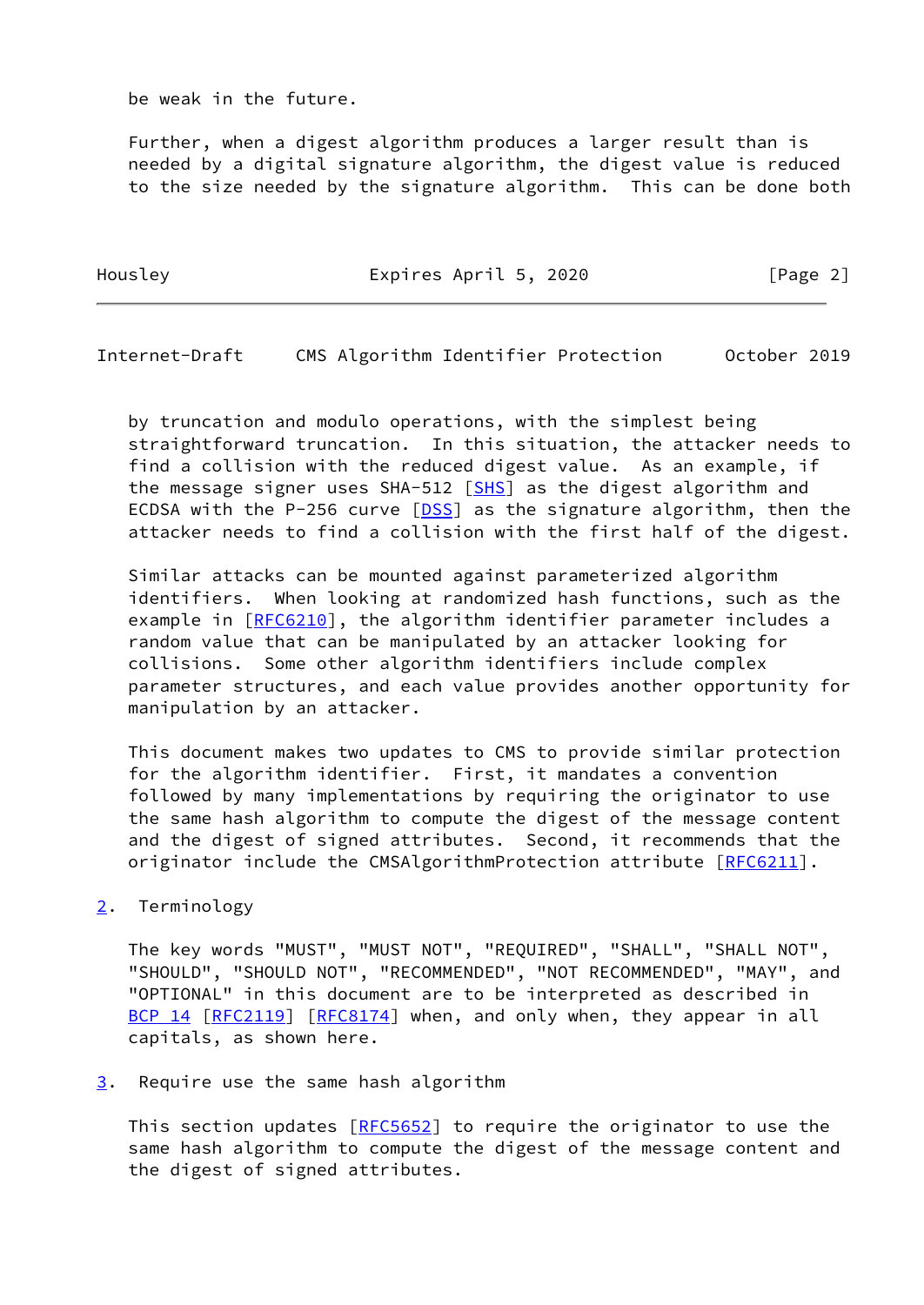# <span id="page-3-0"></span>[3.1](#page-3-0). [RFC 5652, Section](https://datatracker.ietf.org/doc/pdf/rfc5652#section-5.3) 5.3

Change the paragraph describing the digestAlgorithm as follows:

OLD:

 digestAlgorithm identifies the message digest algorithm, and any associated parameters, used by the signer. The message digest is computed on either the content being signed or the content together with the signed attributes using the process described in Section 5.4. The message digest algorithm SHOULD be among those listed in the digestAlgorithms field of the associated SignerData.

| Housley | Expires April 5, 2020 | [Page 3] |
|---------|-----------------------|----------|
|         |                       |          |

<span id="page-3-2"></span>Internet-Draft CMS Algorithm Identifier Protection October 2019

 Implementations MAY fail to validate signatures that use a digest algorithm that is not included in the SignedData digestAlgorithms set.

#### NEW:

 digestAlgorithm identifies the message digest algorithm, and any associated parameters, used by the signer. The message digest is computed on either the content being signed or the content together with the signed attributes using the process described in Section 5.4. The message digest algorithm SHOULD be among those listed in the digestAlgorithms field of the associated SignerData. If signedAttrs are present in the SignerInfo, then the same digest algorithm MUST be used to compute the digest of the SignedData encapContentInfo eContent, which is carried in the message-digest attribute, and to compute the digest of the DER-encoded SET OF signed attributes, which is passed to the signature algorithm. Implementations MAY fail to validate signatures that use a digest algorithm that is not included in the SignedData digestAlgorithms set.

# <span id="page-3-1"></span>[3.2](#page-3-1). [RFC 5652, Section](https://datatracker.ietf.org/doc/pdf/rfc5652#section-5.4) 5.4

Add the following paragraph as the second paragraph in Section 5.4:

ADD:

 When the signedAttrs field is present, the same digest algorithm MUST be used to compute the digest of the the encapContentInfo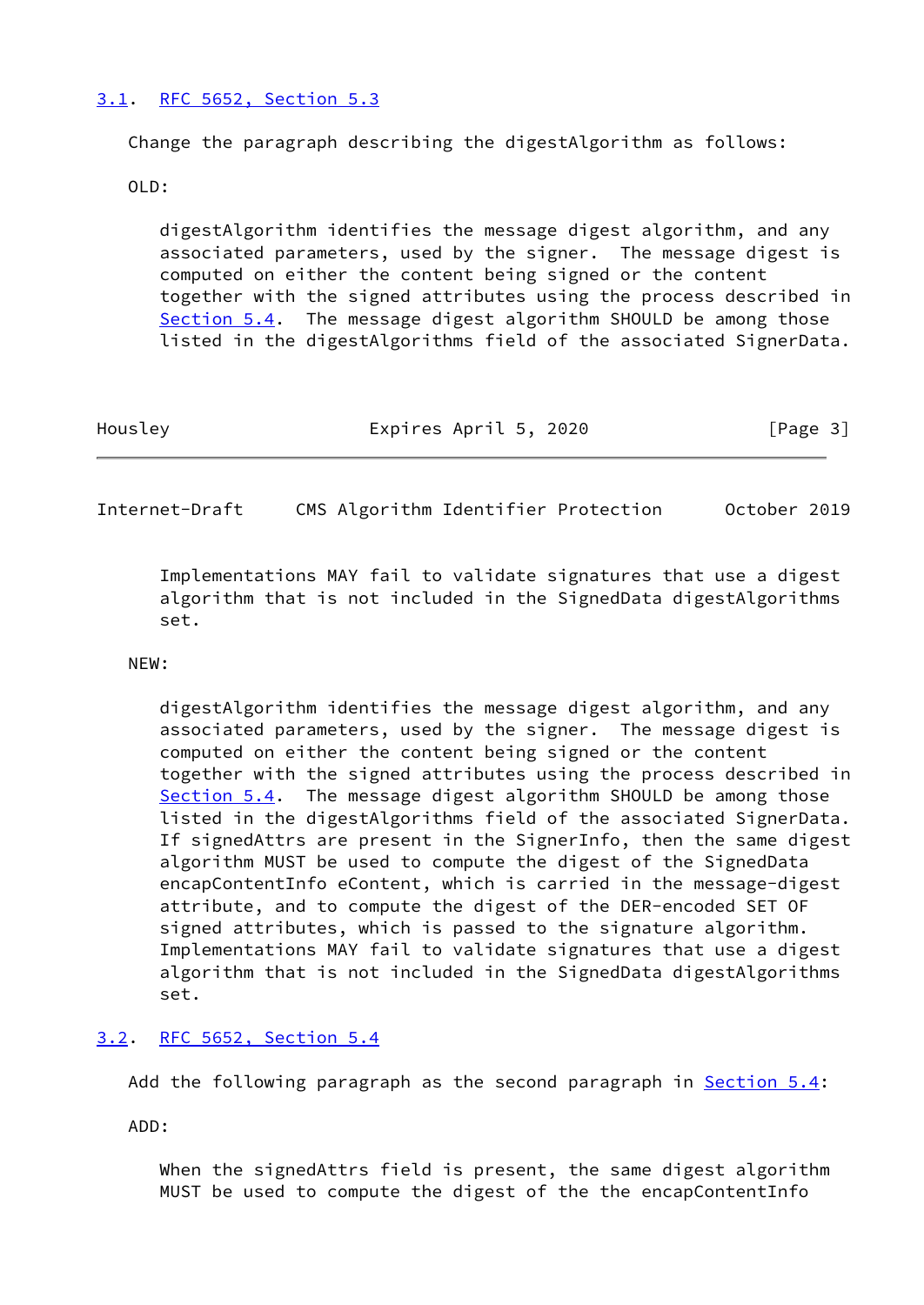eContent OCTET STRING, which is carried in the message-digest attribute, and the collection of attributes that are signed.

# <span id="page-4-0"></span>[3.3](#page-4-0). [RFC 5652, Section](https://datatracker.ietf.org/doc/pdf/rfc5652#section-5.6) 5.6

Change the paragraph discussing the signedAttributes as follows:

OLD:

 The recipient MUST NOT rely on any message digest values computed by the originator. If the SignedData signerInfo includes signedAttributes, then the content message digest MUST be calculated as described in  $Section 5.4$ . For the signature to be valid, the message digest value calculated by the recipient MUST be the same as the value of the messageDigest attribute included in the signedAttributes of the SignedData signerInfo.

NEW:

Housley **Expires April 5, 2020** [Page 4]

<span id="page-4-2"></span>Internet-Draft CMS Algorithm Identifier Protection October 2019

 The recipient MUST NOT rely on any message digest values computed by the originator. If the SignedData signerInfo includes signedAttributes, then the content message digest MUST be calculated as described in  $Section 5.4$ , using the same digest algorithm to compute the digest of the the encapContentInfo eContent OCTET STRING and the message-digest attribute. For the signature to be valid, the message digest value calculated by the recipient MUST be the same as the value of the messageDigest attribute included in the signedAttributes of the SignedData signerInfo.

# <span id="page-4-1"></span>[3.4](#page-4-1). Backward Compatibility Considerations

 The new requirement introduced above might lead to compatibility with an implementation that allowed different digest algorithms to be used to compute the digest of the message content and the digest of signed attributes. The signatures produced by such an implementation when two different digest algorithms are used will be considered invalid by an implementation that follows this specification. However, most, if not all, implementations already require the originator to use the same digest algorithm for both operations.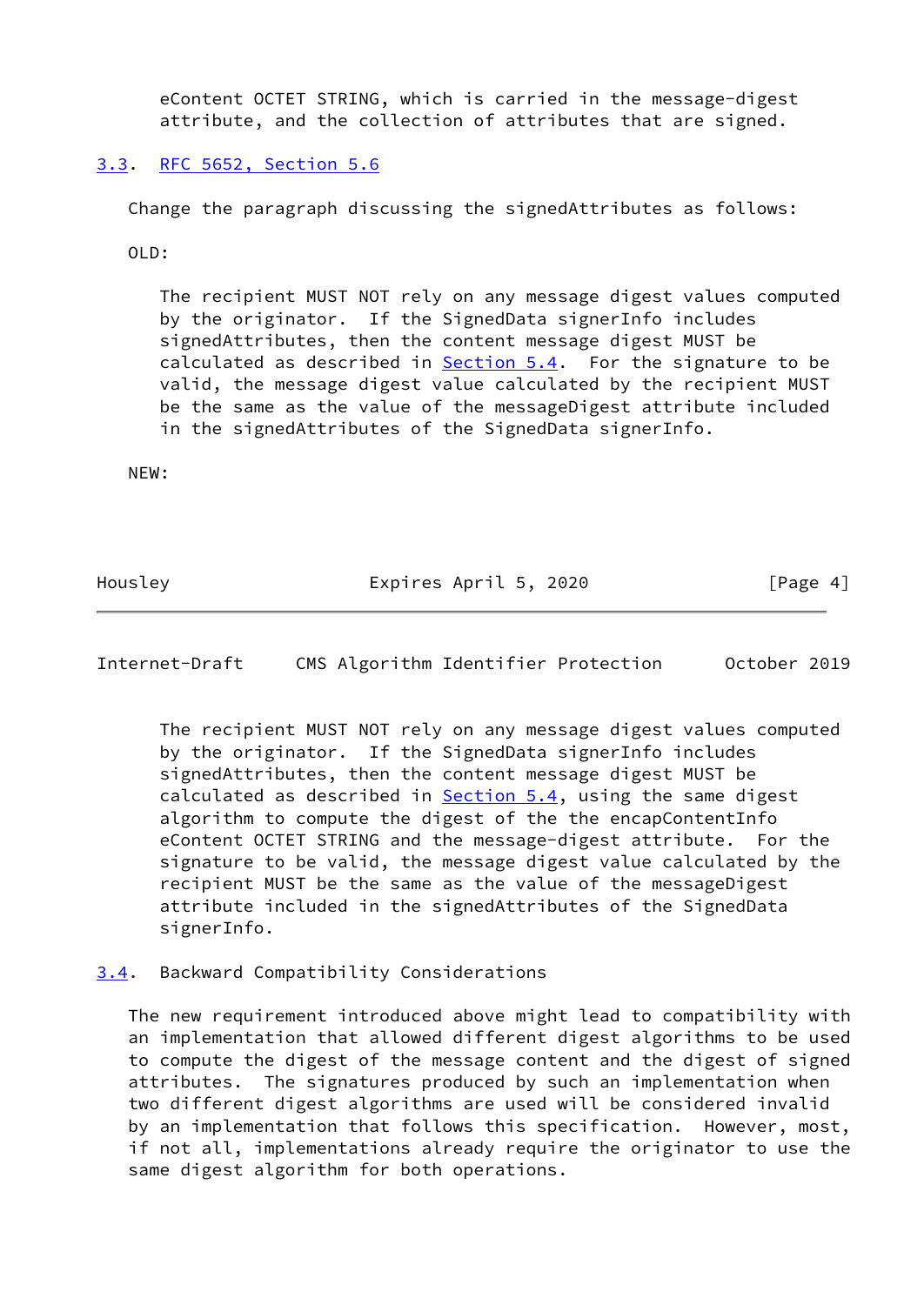READER:

 If you have an implementation that allows different digest algorithms to be used to compute the digest of the message content and the digest of signed attributes, please tell us on the spasm@ietf.org mail list.

<span id="page-5-0"></span>[3.5](#page-5-0). Timestamp Compatibility Considerations

 The new requirement introduced above might lead to compatibility issues for timestamping systems when the originator does not wish to share the message content with the Time Stamp Authority (TSA) [\[RFC3161](https://datatracker.ietf.org/doc/pdf/rfc3161)]. In this situation, the originator sends a TimeStampReq to the TSA that includes a MessageImprint, which consists of a digest algorithm identifier and a digest value, then the TSA uses the digest in the MessageImprint. As a result, the signature algorithm used by the TSA needs to be compatible with the digest algorithm selected by the originator for the MessageImprint.

<span id="page-5-3"></span>[4](#page-5-3). Recommend inclusion of the CMSAlgorithmProtection attribute

This section updates [\[RFC5652](https://datatracker.ietf.org/doc/pdf/rfc5652)] to recommend that the originator include the CMSAlgorithmProtection attribute [\[RFC6211](https://datatracker.ietf.org/doc/pdf/rfc6211)] whenever signed attributes or authenticated attributes are present.

| Housley | Expires April 5, 2020 | [Page 5] |
|---------|-----------------------|----------|
|---------|-----------------------|----------|

<span id="page-5-2"></span>Internet-Draft CMS Algorithm Identifier Protection October 2019

# <span id="page-5-1"></span>[4.1](#page-5-1). [RFC 5652, Section](https://datatracker.ietf.org/doc/pdf/rfc5652#section-14) 14

Add the following paragraph as the eighth paragraph in Section 14:

ADD:

 While no known algorithm substitution attacks are known at this time, the inclusion of the algorithm identifiers used by the originator as a signed attribute or an authenticated attribute makes such an attack significantly more difficult. Therefore, the originator of a Signed-data content type that includes signed attributes SHOULD include the CMSAlgorithmProtection attribute [[RFC6211\]](https://datatracker.ietf.org/doc/pdf/rfc6211) as one of the signed attributes. Likewise, the originator of an Authenticated-data content type that includes authenticated attributes SHOULD include the CMSAlgorithmProtection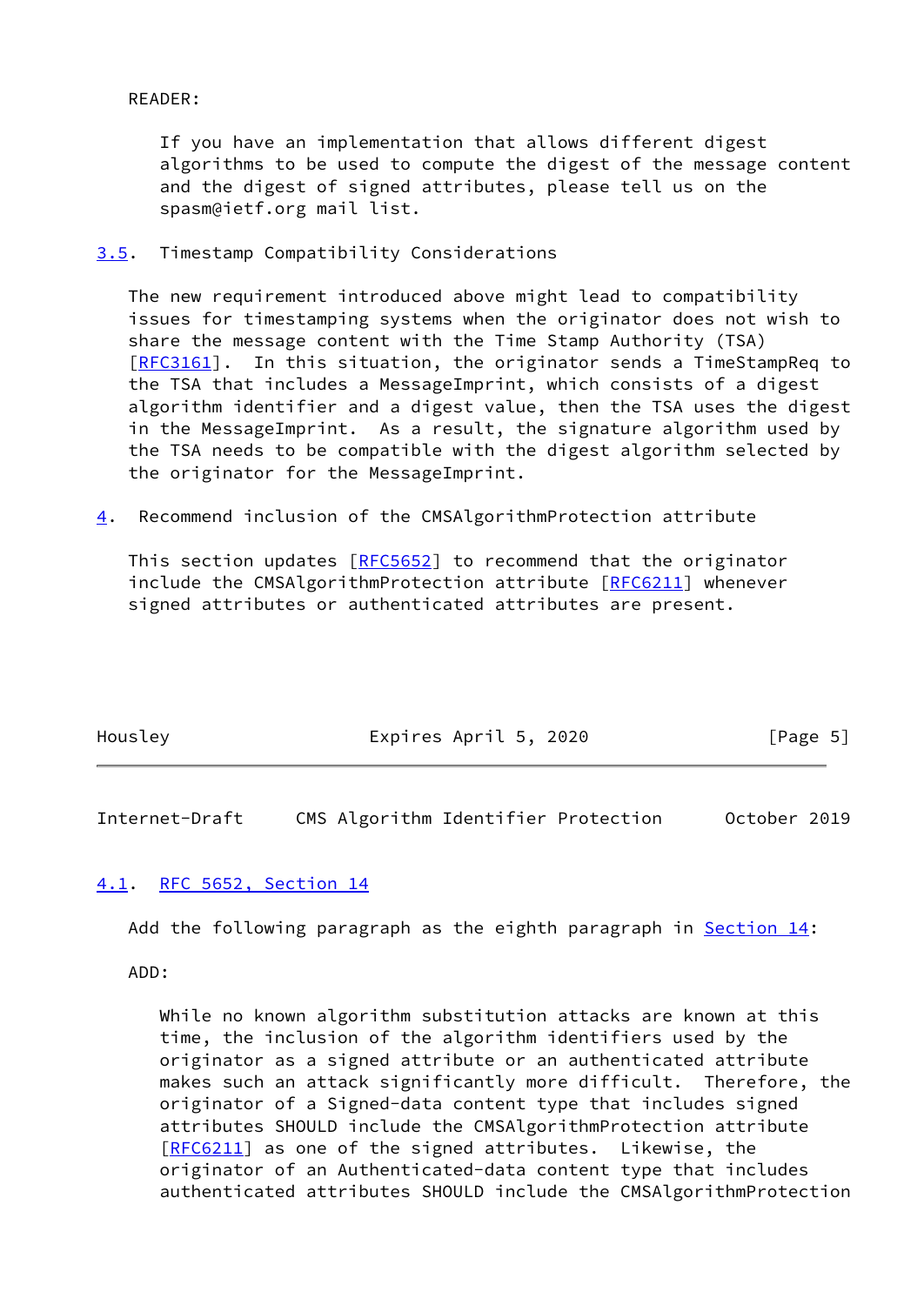attribute [\[RFC6211](https://datatracker.ietf.org/doc/pdf/rfc6211)] as one of the authenticated attributes.

<span id="page-6-0"></span>[5](#page-6-0). IANA Considerations

This document makes no requests of the IANA.

<span id="page-6-1"></span>[6](#page-6-1). Security Considerations

The security considerations of [\[RFC5652](https://datatracker.ietf.org/doc/pdf/rfc5652)] are updated ensure that algorithm identifiers are adequately protected, which makes algorithm substitution attacks significantly more difficult.

The CMSAlgorithmProtection attribute [\[RFC6211](https://datatracker.ietf.org/doc/pdf/rfc6211)] offers protection the algorithm identifiers used in the signed-data and authenticated-data content types. There is not currently protection mechanism for the algorithm identifiers used in the enveloped-data, digested-data, or encrypted-data content types. Likewise there us not currently protection mechanism for the algorithm identifiers used in the authenticated-enveloped-data content type defined in [\[RFC5083](https://datatracker.ietf.org/doc/pdf/rfc5083)].

<span id="page-6-2"></span>[7](#page-6-2). Acknowledgements

 Many thanks to Jim Schaad and Peter Gutmann; without knowing it, they motivated me to write this document.

- <span id="page-6-3"></span>[8](#page-6-3). References
- <span id="page-6-4"></span>[8.1](#page-6-4). Normative References
	- [RFC2119] Bradner, S., "Key words for use in RFCs to Indicate Requirement Levels", [BCP 14](https://datatracker.ietf.org/doc/pdf/bcp14), [RFC 2119](https://datatracker.ietf.org/doc/pdf/rfc2119), DOI 10.17487/RFC2119, March 1997, <[https://www.rfc-editor.org/info/rfc2119>](https://www.rfc-editor.org/info/rfc2119).

<span id="page-6-5"></span>

| Housley        |  | Expires April 5, 2020 |                                                                                                               |              | [Page 6] |
|----------------|--|-----------------------|---------------------------------------------------------------------------------------------------------------|--------------|----------|
| Internet-Draft |  |                       | CMS Algorithm Identifier Protection                                                                           | October 2019 |          |
| FRFC56521      |  |                       | Housley, R., "Cryptographic Message Syntax (CMS)", STD 70,<br>RFC 5652, DOI 10.17487/RFC5652, September 2009, |              |          |

<[https://www.rfc-editor.org/info/rfc5652>](https://www.rfc-editor.org/info/rfc5652).

 [RFC6211] Schaad, J., "Cryptographic Message Syntax (CMS) Algorithm Identifier Protection Attribute", [RFC 6211](https://datatracker.ietf.org/doc/pdf/rfc6211), DOI 10.17487/RFC6211, April 2011, <[https://www.rfc-editor.org/info/rfc6211>](https://www.rfc-editor.org/info/rfc6211).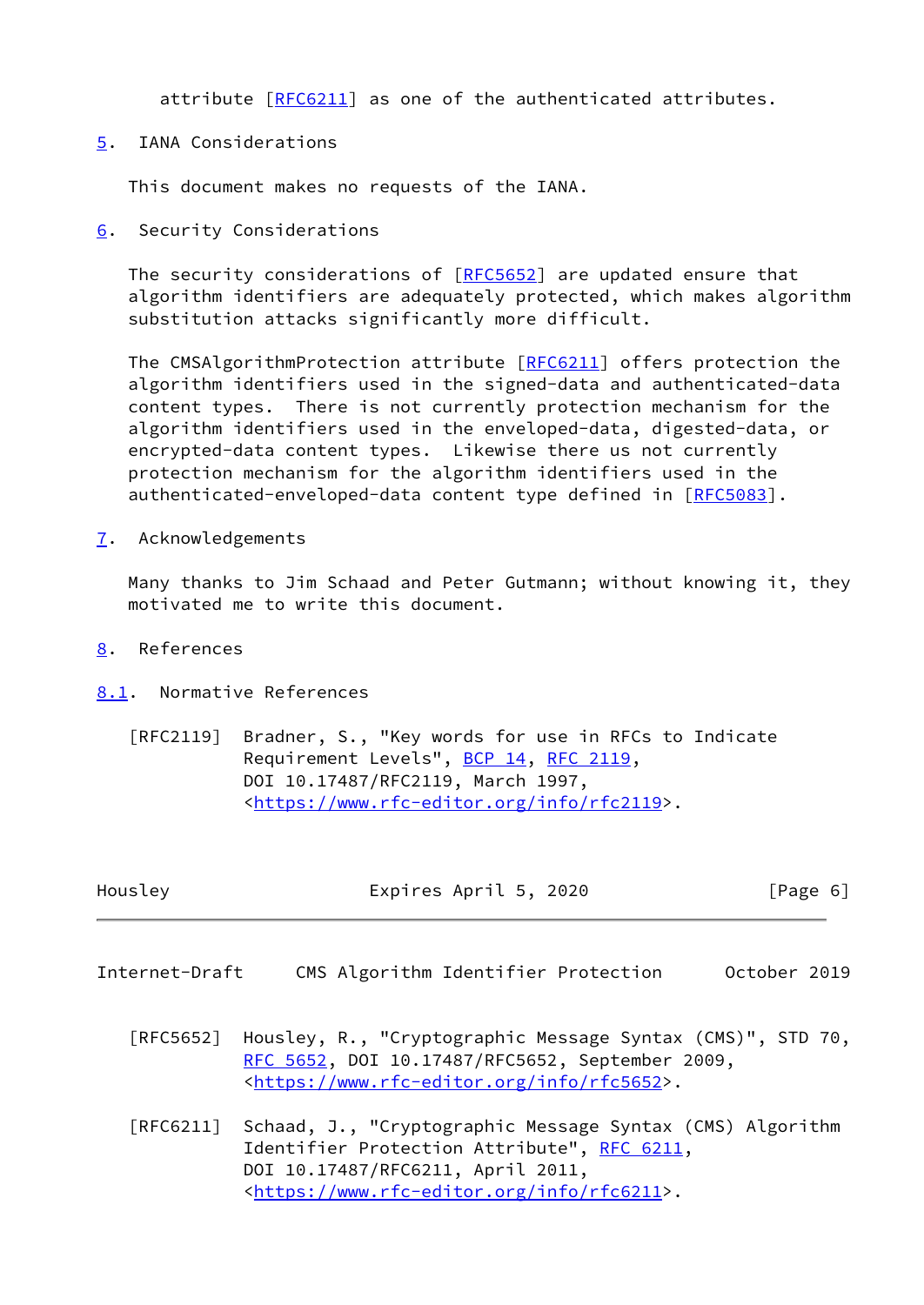[RFC8174] Leiba, B., "Ambiguity of Uppercase vs Lowercase in [RFC](https://datatracker.ietf.org/doc/pdf/rfc2119) [2119](https://datatracker.ietf.org/doc/pdf/rfc2119) Key Words", [BCP 14](https://datatracker.ietf.org/doc/pdf/bcp14), [RFC 8174,](https://datatracker.ietf.org/doc/pdf/rfc8174) DOI 10.17487/RFC8174, May 2017, [<https://www.rfc-editor.org/info/rfc8174](https://www.rfc-editor.org/info/rfc8174)>.

<span id="page-7-0"></span>[8.2](#page-7-0). Informative References

- <span id="page-7-3"></span> [DSS] National Institute of Standards and Technology (NIST), "Digital Signature Standard (DSS)", FIPS Publication 186-3, June 2009.
- [RFC3161] Adams, C., Cain, P., Pinkas, D., and R. Zuccherato, "Internet X.509 Public Key Infrastructure Time-Stamp Protocol (TSP)", [RFC 3161,](https://datatracker.ietf.org/doc/pdf/rfc3161) DOI 10.17487/RFC3161, August 2001, [<https://www.rfc-editor.org/info/rfc3161](https://www.rfc-editor.org/info/rfc3161)>.
- [RFC5083] Housley, R., "Cryptographic Message Syntax (CMS) Authenticated-Enveloped-Data Content Type", [RFC 5083,](https://datatracker.ietf.org/doc/pdf/rfc5083) DOI 10.17487/RFC5083, November 2007, <[https://www.rfc-editor.org/info/rfc5083>](https://www.rfc-editor.org/info/rfc5083).
- [RFC5280] Cooper, D., Santesson, S., Farrell, S., Boeyen, S., Housley, R., and W. Polk, "Internet X.509 Public Key Infrastructure Certificate and Certificate Revocation List (CRL) Profile", [RFC 5280,](https://datatracker.ietf.org/doc/pdf/rfc5280) DOI 10.17487/RFC5280, May 2008, <[https://www.rfc-editor.org/info/rfc5280>](https://www.rfc-editor.org/info/rfc5280).
- [RFC6210] Schaad, J., "Experiment: Hash Functions with Parameters in the Cryptographic Message Syntax (CMS) and S/MIME", [RFC 6210,](https://datatracker.ietf.org/doc/pdf/rfc6210) DOI 10.17487/RFC6210, April 2011, <[https://www.rfc-editor.org/info/rfc6210>](https://www.rfc-editor.org/info/rfc6210).
- <span id="page-7-2"></span> [SHS] National Institute of Standards and Technology (NIST), "Secure Hash Standard", FIPS Publication 180-3, October 2008.

Housley **Expires April 5, 2020** [Page 7]

<span id="page-7-1"></span>Internet-Draft CMS Algorithm Identifier Protection October 2019